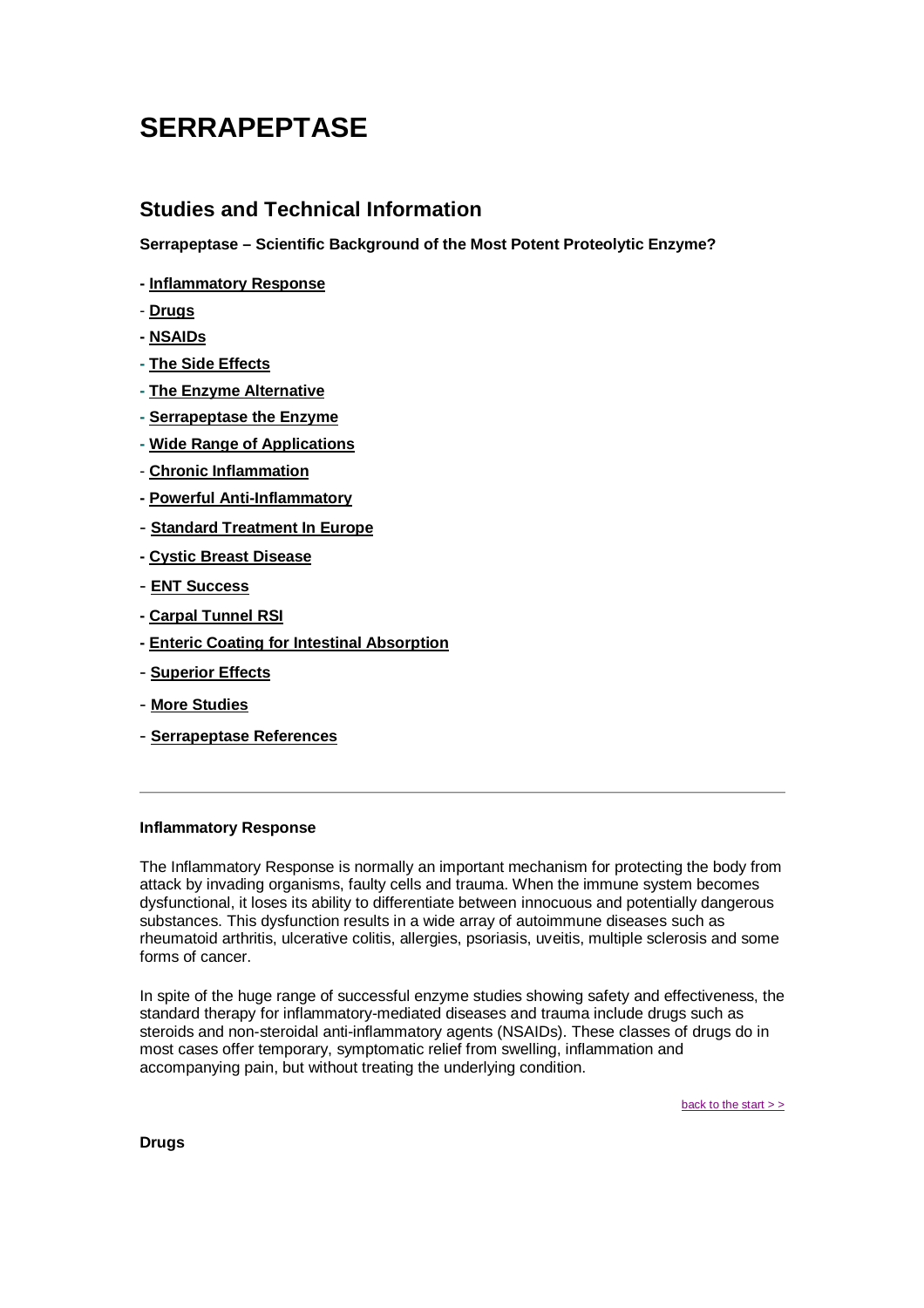<span id="page-1-0"></span>The drugs used to control the inflammatory response may be immunosuppressive and cause dangerous side effects. The benefits and long-term risks associated with the use of NSAIDs, especially in cases of rheumatoid arthritis, need to be weighed very carefully. If not successfully treated, the inflammatory process itself can lead to limitation of joint function and destruction of bone, cartilage and articular structures.

back to the start  $>$   $\geq$ 

## **NSAIDs**

NSAIDs are one of the most widely prescribed drugs for rheumatoid arthritis and other inflammatory joint conditions. They inhibit the biosynthesis of prostaglandins by irreversibly blocking cyclooxygenase, the enzyme which catalyses the reactions of arachidonic acid to endoperoxide compounds.

back to the start  $>$   $>$ 

# **The Side Effects**

The neurological and gastrointestinal side effects of these agents have been reviewed in considerable detail. All of the NSAIDs, with the exception of Cytotec, inhibit prostaglandin El, a local hormone responsible for gastric mucosal cytoprotection. A common side effect from these medications is gastric ulcers. More serious adverse reactions such as blood dyscrasias, kidney damage and cardiovascular effects have been noted. Most physicians rotate among the ten most widely prescribed NSAIDs, as soon as one causes side effects or stops working.

[back to the start > >](#page-0-0)

## **The Enzyme Alternative**

The search for a superior enzyme that offers safe but powerful anti-inflammatory properties, thus averting the terrible side effects, ended when Serratia peptidase (Serrapeptase) enzyme was discovered in the early 70's. Serrapeptase is now in wide clinical use throughout Europe and Asia as a viable alternative to salicylates, ibuprofen (sold as an OTC in the U.S.) and the more potent NSAIDs. Serrapeptase is an anti-inflammatory, proteolytic enzyme isolated from the microorganism, Serratia E15 and has no inhibitory effects on prostaglandins, is devoid of gastrointestinal side effects and offers a sensible alternative.

back to the start  $>$   $>$ 

#### **Serrapeptase the Enzyme**

Serrapeptase is processed commercially in the laboratory through fermentation. It was originally found in the silkworm where it is naturally present in its intestine. This immunologically active enzyme is completely bound to the alpha 2 macroglobulin in biological fluids. Histologic studies reveal powerful anti-inflammatory effects of this naturally occurring enzyme. The silkworm has a special relationship with the Serratia E15 microorganisms in its intestines. The enzymes secreted by the bacteria in silkworm intestines have the ability to dissolve avital tissue, but have no detrimental effect on the host's living cells. Thus by dissolving the silkworm's protective cocoon (avital tissue), the winged creature is able to emerge and fly away.

#### **Wide Range of Applications**

The discovery of this unique biological phenomenon led researchers to study clinical applications of the Serrapeptase enzyme in man. In addition to its widespread use in: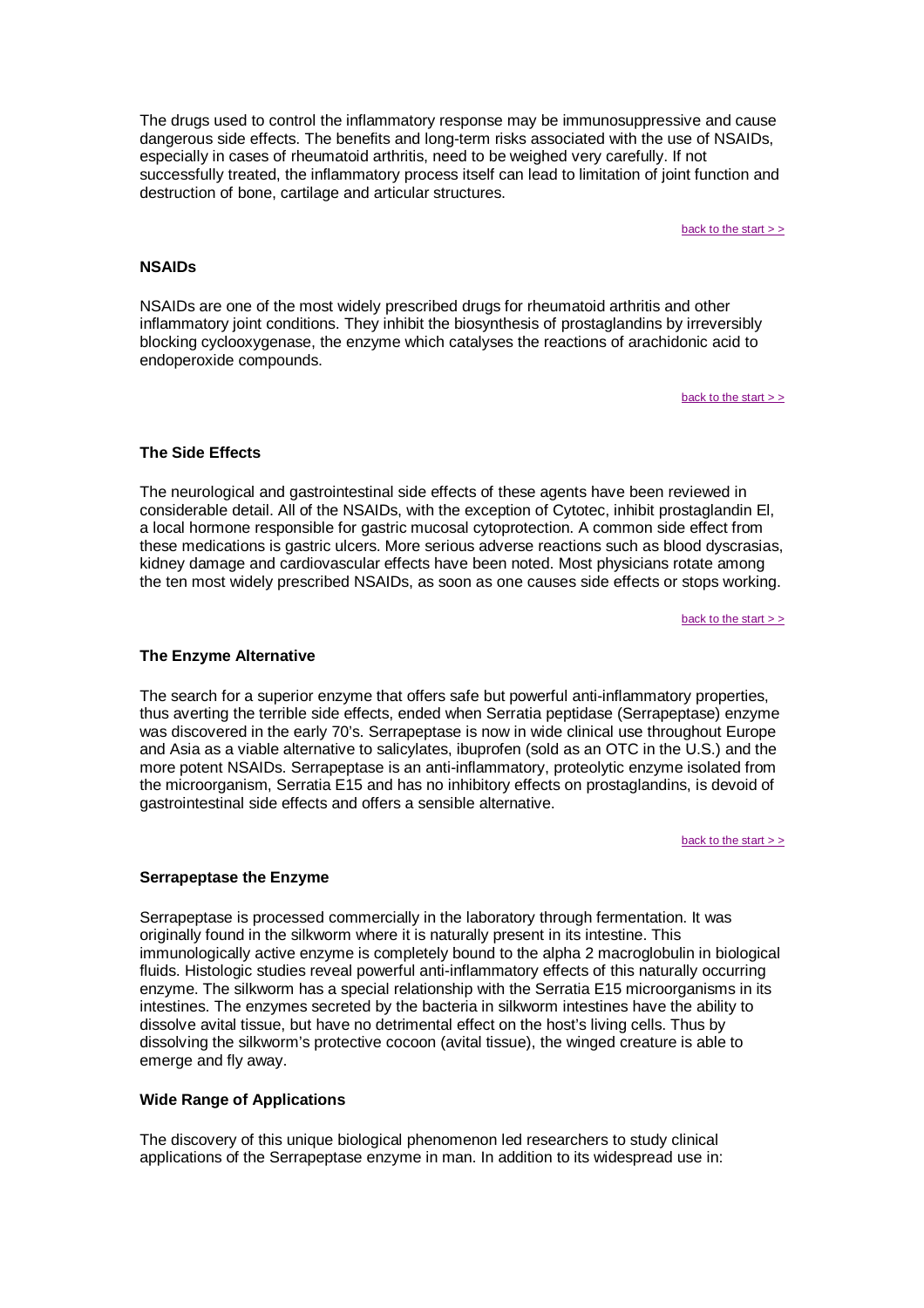- <span id="page-2-0"></span>**• Arthritis**
- **Fibrocystic breast disease**
- **Carpal tunnel syndrome**
- **Atherosclerosis.**

Researchers in Germany have used Serrapeptase for atherosclerosis to digest atherosclerotic plaque without harming the healthy cells lining the arterial wall.

## **Chronic Inflammation**

Today, researchers consider atherosclerosis an inflammatory condition (similar to many other degenerative diseases whose cause is identified as chronic inflammation). Some immunologists are even categorizing atherosclerosis as a benign tumour. Hardening and narrowing of the arterial wall is a cumulative result of microscopic trauma; inflammation occurs in the presence of oxidized lipids. Serrapeptase doesn't interfere with the synthesis of cholesterol in the body, but acts as an anti-inflammatory and helps clear avital tissue from the arterial wall. It is important to note that cholesterol in its pure state is an antioxidant and a necessary component of the major organ and hormonal systems in the body. The use of medications, which block cholesterol biosynthesis, may eventually damage the liver and compromise anti-oxidant status of the eyes, lungs and other soft tissues.

[back to the start > >](#page-0-0)

#### **Powerful Anti-Inflammatory**

A wealth of information exists regarding its anti-inflammatory properties. Serrapeptase has been used as an anti-inflammatory agent in the treatment of:

- Chronic sinusitis
- To improve the elimination of bronchopulmonary secretions
- Traumatic injury (e.g. sprains and torn ligaments)
- Post-operative inflammation
- To facilitate the therapeutic effect of antibiotics in the treatment of infections
- Cystitis and epididymitis.

#### **Standard Treatment In Europe**

Serrapeptase has been admitted as a standard treatment in Germany and other European countries for the treatment of inflammatory and traumatic swellings. In one double-blind study of Serrapeptase conducted by Esch et al at the German State Hospital in UIm, 66 patients with fresh rupture of the lateral ligament treated surgically were divided in three randomised groups. In the group receiving the test substance, the swelling had decreased by 50% on the third post-operative day, while in the other two control groups (elevation of the leg, bed rest, with or without the application of ice), no reduction in swelling had occurred at that time. The difference was of major statistical significance. Decreasing pain correlated for the most part with the reduction in swelling. The patients receiving Serrapeptase became pain-free more rapidly than the control groups. By the 10th day, all patients were free of pain in the Serrapeptase-treated group. The therapeutic daily dose was 1-2 tablets (5 mg) 3 times daily.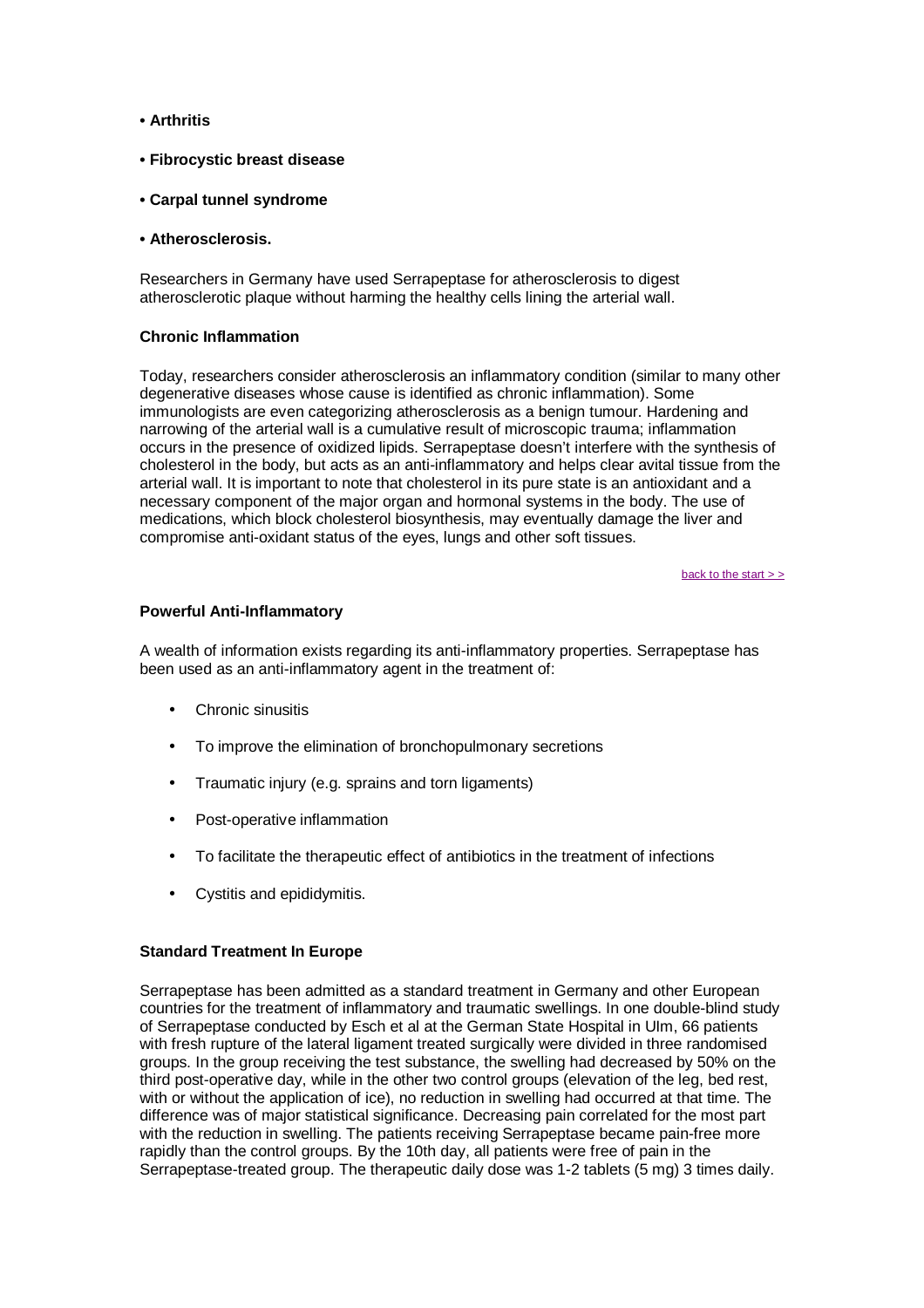#### <span id="page-3-0"></span>**Cystic Breast Disease**

In another double-blind study, the anti-inflammatory enzyme, Serrapeptase, was evaluated in a group of 70 patients with evidence of cystic breast disease. These patients were randomly divided into a treatment group and a placebo group. Serrapeptase was noted to be superior to placebo for improvement of breast pain, breast swelling and induration, with 85.7% of the patients receiving Serrapeptase reporting moderate to marked improvement. No adverse reactions were reported with the use of Serrapeptase. The use of enzymes with fibrinolytic, proteolytic and anti-edemic activities for the treatment of inflammatory conditions of the ear, nose and throat has gained increasing support in recent years.

[back to the start > >](#page-0-0)

#### **ENT Success**

In a third double-blind study, 193 subjects suffering from acute or chronic ear, nose or throat disorders were evaluated. Treatment with Serrapeptase lasted 7-8 days taking 5mg tablets. After 3-4 days treatment, significant symptom regression was observed in the Serrapeptasetreated group, while this was not noted in the control group. Patients suffering from laryngitis, catarrhal rhinopharyngitis and sinusitis noted markedly rapid improvement. The physicians' assessments of efficacy of treatment were excellent or good for 97.3% of patients treated with Serrapeptase compared with only 21.9% of those treated with placebo. In a similar study of chronic bronchitis, conducted by a team of otolaryngologists, the Serrapeptase-treated group showed excellent results compared with the placebo group in the improvement of loosening sputum, frequency of cough and expectoration. Other improvements included the posterior nasal hydro rhea and rhinostenosis. The administration of Serrapeptase reduces the viscosity of the nasal mucus to a level at which maximal transport can be achieved. It has also been demonstrated that the simultaneous use of the peptidase and an antibiotic results in increased concentrations of the antibiotic at the site of the infection.

The mechanisms of action of Serrapeptase, at the sites of various inflammatory processes consist fundamentally of a reduction of the exudative phenomena and an inhibition of the release of the inflammatory mediators. This peptidase induces fragmentation of fibrinose aggregates and reduces the viscosity of exudates, thus facilitating drainage of these products of the inflammatory response and thereby promoting the tissue repair process. Studies suggest that Serrapeptase has a modulatory effect on specific acute phase proteins that are involved in the inflammatory process. This is substantiated by a report of significant reductions in C3 and C4 complement, increases in opsonizing protein and reductions in concentrations of haptoglobulin, which is a scavenger protein that inhibits lysosomal protease.

[back to the start > >](#page-0-0)

#### **Carpal Tunnel RSI**

Carpal tunnel syndrome is a form of musculo-ligamentous strain caused by repetitive motion injury. Individuals who work at keyboard terminals are particularly susceptible to this condition. While surgery has been considered the first line treatment for carpal tunnel syndrome, recent studies reveal that the use of anti-inflammatory enzymes (e.g. Serrapeptase and bromelain), in conjunction with vitamins B2 and B6, is also effective. The use of non-invasive, nutritional approaches to the treatment of this common condition will become more important as a generation of keyboard operators approach retirement.

[back to the start > >](#page-0-0)

#### **Enteric Coating for Intestinal Absorption**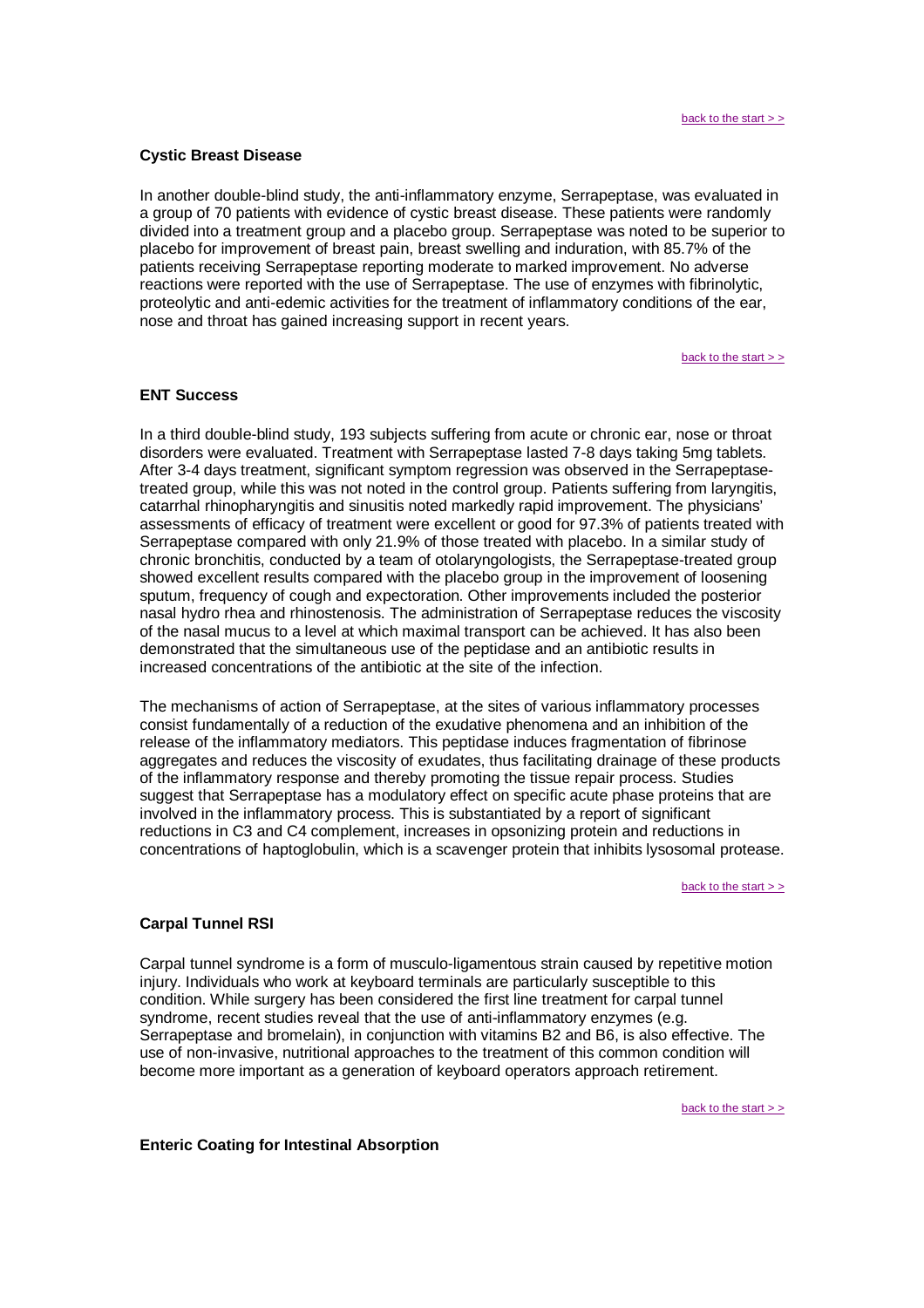<span id="page-4-0"></span>Several research groups have reported the intestinal absorption of Serrapeptase. Serrapeptase is well absorbed orally when formulated with an enteric coating. It is known that proteases and peptidases are only absorbed in the intestinal area.

These enzymes are mobilized directly to the blood and are not easily detectible in urine. Other enzymes with structural similarities have been reported to be absorbed through the intestinal tract. Chymotrypsin is transported into the blood from the intestinal lumen. Horseradish peroxidase can cross the mucosal barrier of the intestine in a biologically and immunologically active form. Several studies have appeared so far which refer to the systemic effects of orally given proteases and peptidases (e.g. Serrapeptase), such as repression of oedema and repression of blood vessel permeability induced by histamine or bradykinin. These enzymes also affect the kallikrein-kinin system and the complement system, thus modifying the inflammatory response.

[back to the start > >](#page-0-0)

## **Superior Effects**

In vitro and in vivo studies reveal that Serrapeptase has a specific, anti-inflammatory effect, superior to that of other proteolytic enzymes. A review of the scientific literature, including a series of controlled, clinical trials with large patient groups, suggests that Serrapeptase is useful for a broad range of inflammatory conditions. If one considers the fact that antiinflammatory agents are among the most widely prescribed drugs, the use of a safe, proteolytic enzyme such as Serrapeptase would be a welcome addition to the physician's armamentarium of physiologic agents.

back to the start  $>$   $>$ 

#### **[Click here for more studies](http://www.serrapeptase.info/studies.htm)**

#### **Serrapeptase references:**

1) Kee WH. Tan SL, Lee V. Salmon YM. **The treatment of breast engorgement with Serrapeptase**: a randomised double blind controlled trial. Singapore Med J. 1989:30(1): 48- 54.

2) Mizukoshi, D. et al. A double blind clinical study of **Serrapeptase in the treatment of chronic sinusitis**. Igaku Ayrni 109:50-62.1979.

3) Carratu, L. et al. Physio-chemical and rheological research on mucolytic activity of **Serrapeptase in chronic broncho-pneumopathies**. Curr. Ther. Res. 28(6): 937-951. 1980.

4) Braga, P.C. et al. Effects of **Serrapeptase on muco-ciliary clearance in patients with chronic bronchitis**. Curr. Ther. Res. 29(5): 738-744,1981.

5) Mazzonie, A. et al. Evaluation of **Serrapeptase in acute or chronic inflammation of otorhinolaryngology pathology**: a multicentre, double blind randomised trial versus placebo. J. Int. Med. Res. 18(5): 379-388,1990.

6) Kakinumu, A. et al. **Regression of fibrinolysis in scalded rats by administration of Serrapeptase**. Biochem. Pharmacol. 31:2861-2866,1982.

7) Marly, M. Enzymotherapie anti-inflammatoire a l'aide de la **Serrapeptase: resultats cliniques en traumatologie et en ORL**. C RTherapeut. 3:9-19,1985.

8) Odagiri, J. et al. **Clinical applications of Serrapeptase in sinusitis**. Med. Consult. New Remedy 6:201-209, 1979.